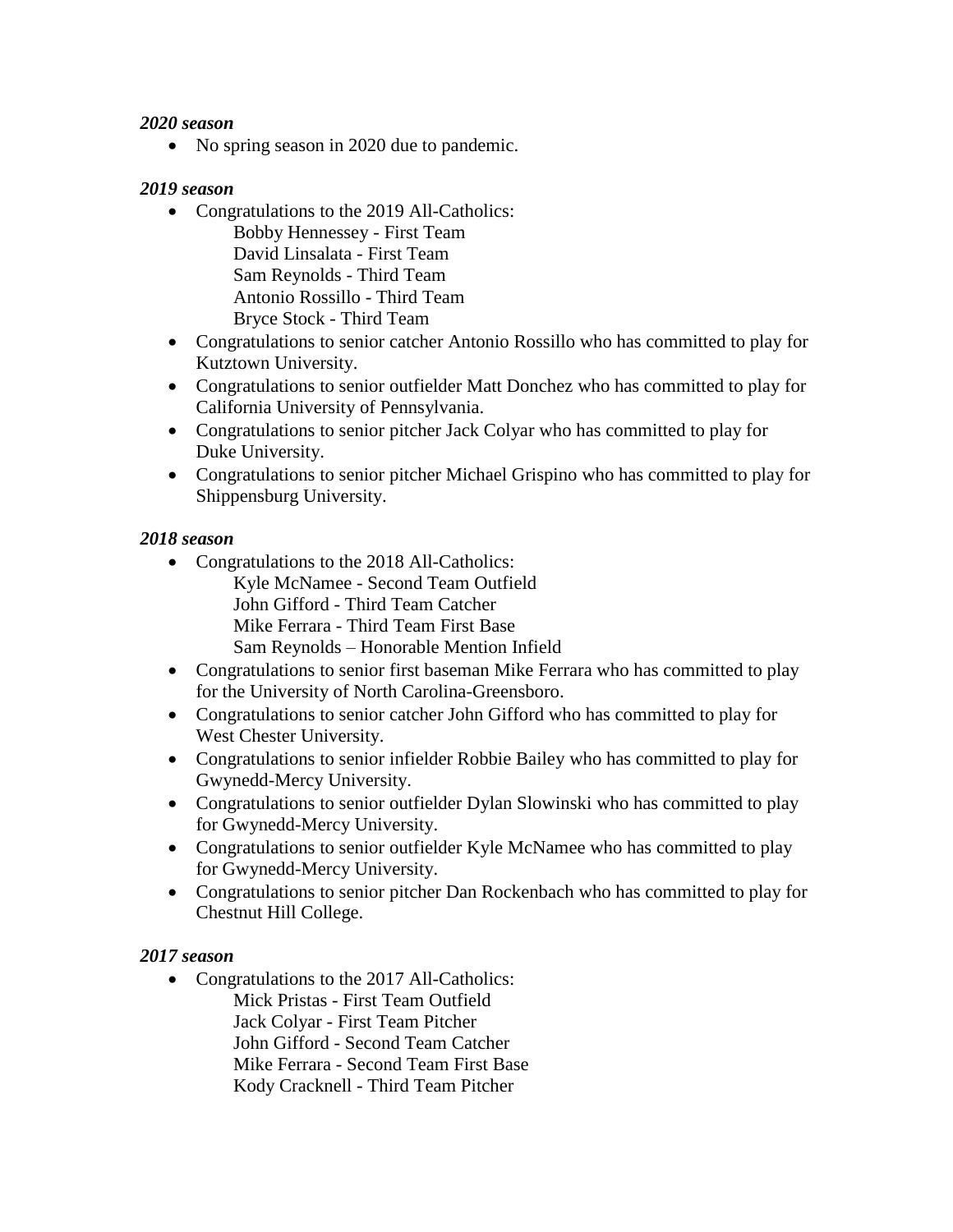- Congratulations to the Varsity team for winning the 2017 District 12 AAAAA Championship.
- Congratulations to senior pitcher Kody Cracknell who has committed to play for Kutztown University.
- Congratulations to senior pitcher Sean Hughes who has committed to play for Florence-Darlington Tech College.

- Congratulations to the 2016 All-Catholics: Joey Lancellotti - First Team Infield Ryan Logan - First Team Pitcher Sean Kelly - Second Team Catcher Ryan Logan - Second Team Outfield Bobby Heck - Third Team Outfield
- Congratulations to the Varsity team for winning the 2016 District 12 AAA Championship.
- Congratulations to Ryan Logan on being named 2016 Philadelphia Catholic League Pitcher of the Year.
- Congratulations to senior infielder Joey Lancellotti who has committed to play for the University of North Carolina.
- Congratulations to senior catcher Sean Kelly who has committed to play for Mount St. Mary University.
- Congratulations to senior infielder Matt Cummiskey who has committed to play for Chestnut Hill College.
- Congratulations to senior pitcher/outfielder Ryan Logan who has committed to play for the United States Merchant Marine Academy.
- Congratulations to senior outfielder Bobby Heck who has committed to play for Gwynedd-Mercy College.

- Congratulations to the 2015 All-Catholics: Tom Rosenbaum - First Team Infield Sean Kelly - First Team First Base Joey Lancellotti - First Team Pitcher & Outfield Anthony Zupito - Second Team Outfield Nick Lafferty - Second Team Catcher Justin Rubin - Second Team Pitcher Matt Cummiskey - Honorable Mention Infield
- Congratulations to the Varsity team for winning the 2015 Philadelphia Catholic League Championship, District 12 AAA Championship and regular season Division Title.
- Congratulations to Joey Lancellotti on being named 2015 Southeastern PA & Philadelphia Catholic League Player of the Year.
- Congratulations to Coach DiGuiseppe on being named 2015 Southeastern PA & Philadelphia Catholic League Coach of the Year.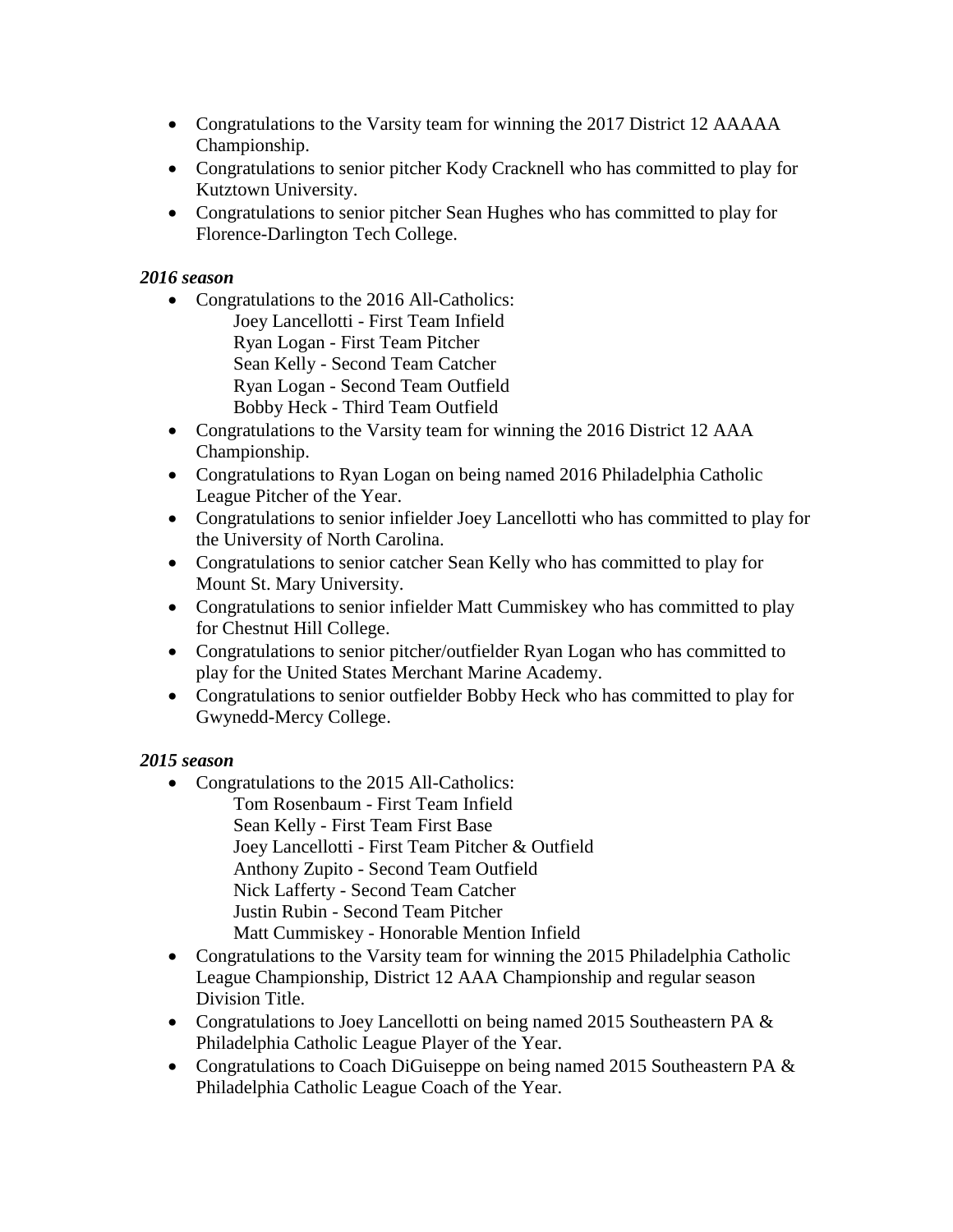- Congratulations to senior catcher Nick Lafferty who has committed to play for Kutztown University.
- Congratulations to senior outfielder Anthony Zupito who has committed to play for Arcadia University.
- Congratulations to senior pitcher Eric Dyke who has committed to play for Franklin & Marshall College.

- Congratulations to the 2014 All-Catholics: Erik Bowren - First Team Infield Matt Mandes - First Team Infield Dominick McFadden - First Team Pitcher Nick Lafferty - First Team Catcher Joe Lancellotti - First Team Outfield Matt Funk - Second Team Outfield Matt Cummiskey - Second Team First Base Austin Hill - Honorable Mention Infield/DH Anthony Russo - Honorable Mention Pitcher
- Congratulations to the Varsity team on winning the 2014 Division Title.
- Congratulations to Coach DiGuiseppe on being named 2014 Philadelphia Catholic League Coach of the Year.
- Congratulations to senior infielder Matt Mandes who has committed to play for Slippery Rock University.
- Congratulations to senior infielder Erik Bowren who has committed to play for Millersville University.

- Congratulations to the 2013 All-Catholics: Scott Boches - First Team Pitcher John Santospago - First Team Catcher Joe Santospago - First Team Outfield Benji Abercrombie - Second Team Outfield Justin Babb - Second Team Pitcher Erik Bowren - Second Team Infield Jack Hilferty - Honorable Mention First Base
- Congratulations to the Varsity team on another successful season in 2013. The Vikings finished with a 15-7 overall record and 8-4 division record, good enough for second place in the PCL. They advanced to the Semifinals of the PCL playoff tournament.
- Congratulations to senior pitcher Justin Babb who has committed to play for College of New Jersey.
- Congratulations to senior outfielder Dominic Zupito who has committed to play for College of Southern Maryland.
- Congratulations to senior pitcher Brian Wojtko who has committed to play for Mercer County College.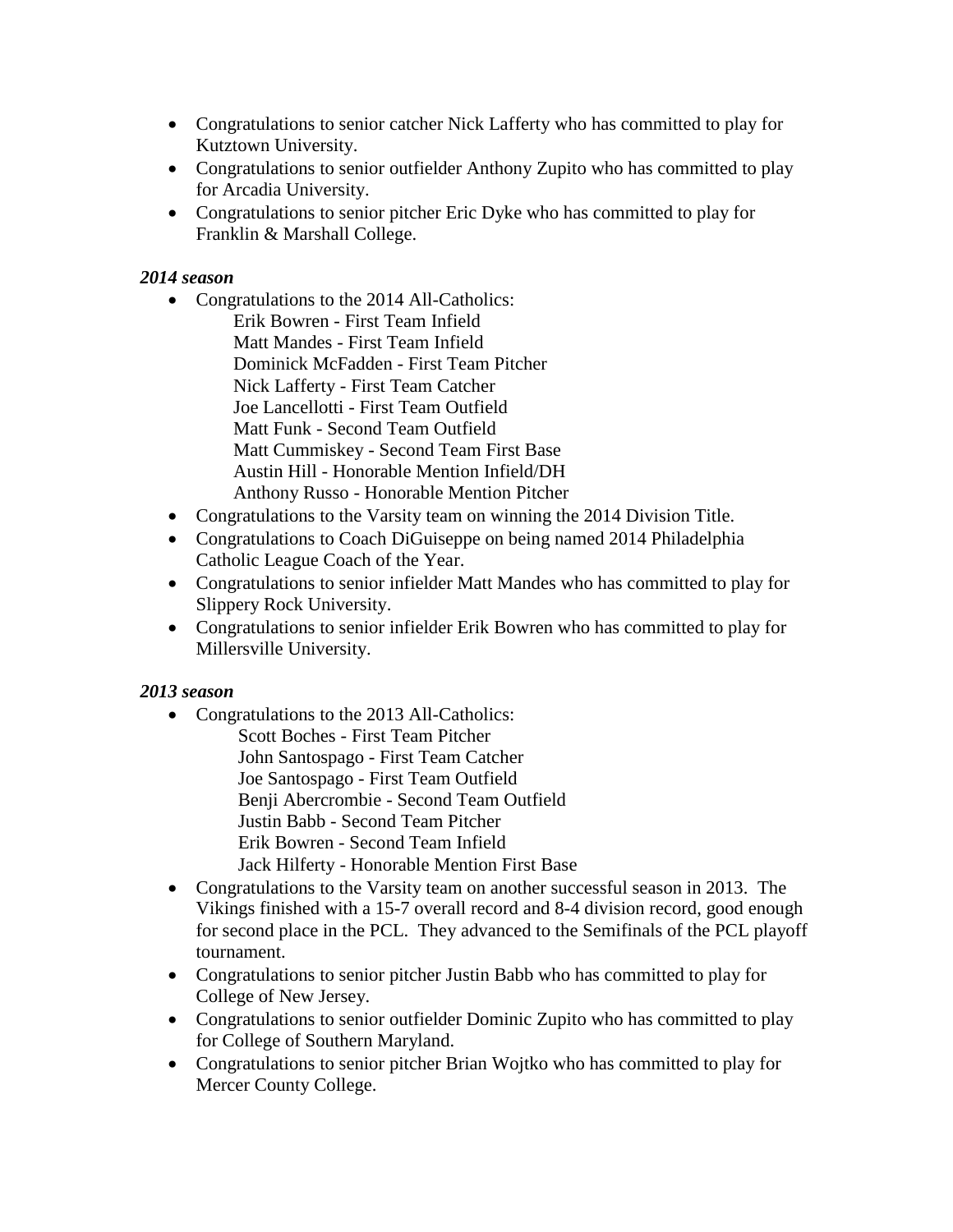- Congratulations to senior infielder Colt Smith who has committed to play for Neumann University.
- Congratulations to senior pitcher Scott Boches who has committed to play for Marist College.
- Congratulations to senior outfielder Joe Santospago who has committed to play for Mercer County College.
- Congratulations to senior catcher John Santospago who has committed to play for Jacksonville University.

- Congratulations to the 2012 All-Catholics: Tim Greenfield - First Team Infield John Santospago - First Team Catcher
	- Joe Santospago Second Team Outfield
- Congratulations to the Varsity team on another successful season in 2012. The Vikings finished with a 15-7 record and advanced to the PCL Quarterfinals for the fourth consecutive season.
- Congratulations to senior Bob Hayes who has committed to play for Bucks County Community College.

- Congratulations to the 2011 All-Catholics: Kyle McCrossen - First Team Infield & MVP Jeff Courter - First Team Pitcher & First Team First Base Larry Brittingham - Second Team Infield Sean McCloskey - Second Team Pitcher Brett McCrossen – Second Team Outfield
- The Miracle League & Wood Baseball clinic photos with players and coaches ..... [http://www.facebook.com/athleteshelpingathletes#!/media/set/?set=a.2128192154](http://www.facebook.com/athleteshelpingathletes#!/media/set/?set=a.212819215416526.59042.109298722435243) [16526.59042.109298722435243](http://www.facebook.com/athleteshelpingathletes#!/media/set/?set=a.212819215416526.59042.109298722435243)
	- Congratulations to the Varsity team on another successful season in 2011. The Vikings finished with a 13-5 overall record and 8-4 division record, good enough for second place in the PCL.
	- Congratulations to senior pitcher Jeff Courter who has committed to play for Villanova University.
	- Congratulations to senior pitcher Sean McCloskey who has committed to play for Bloomsburg University.
	- Congratulations to senior infielder Kyle McCrossen who has committed to play for Temple University.
	- Congratulations to senior infielder Larry Brittingham who has committed to play for Millersville University.
	- Congratulations to senior infielder Brady McNab who has committed to play for Kutztown University.